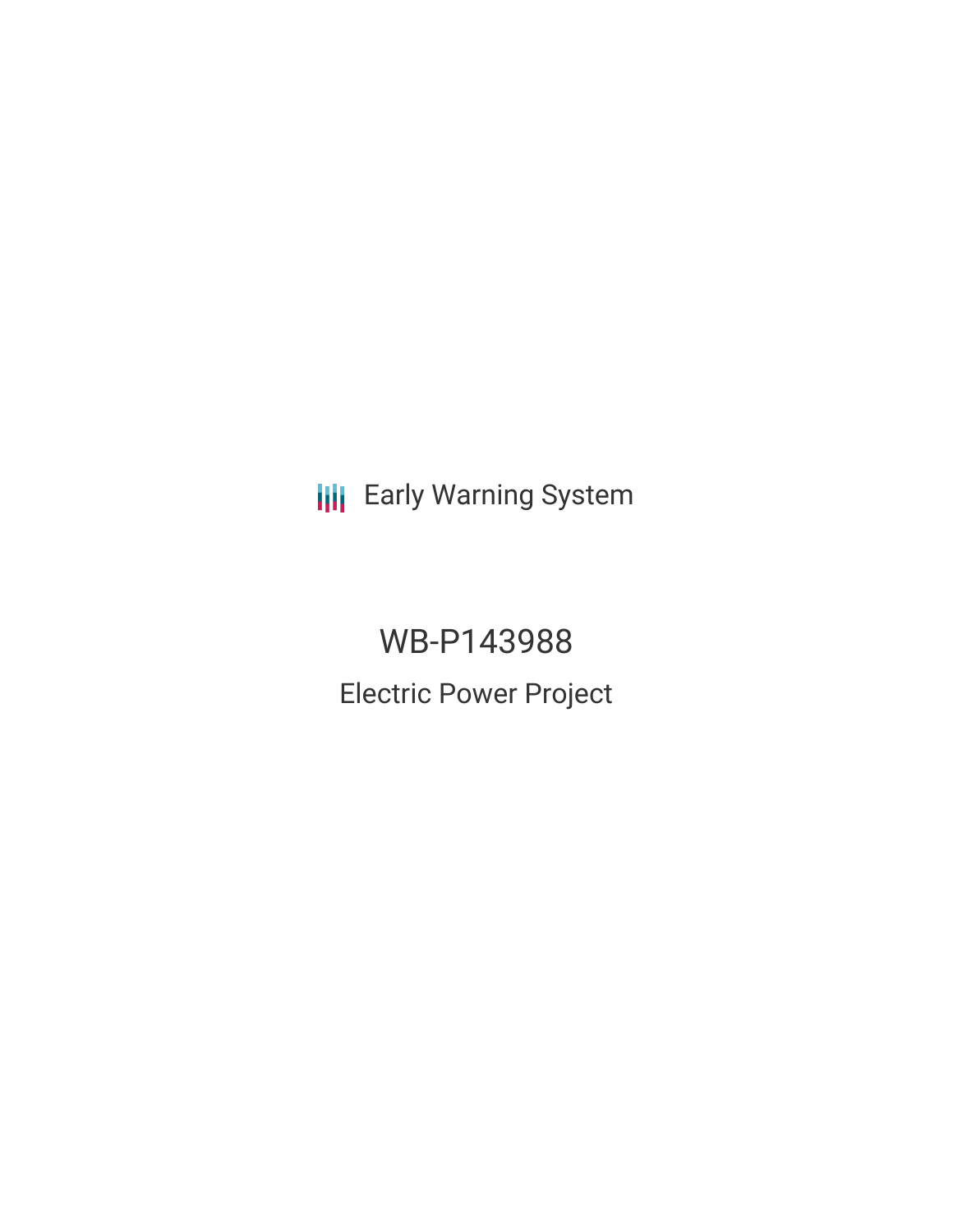

## **Quick Facts**

| <b>Countries</b>                | Myanmar                                                                                                     |
|---------------------------------|-------------------------------------------------------------------------------------------------------------|
| <b>Specific Location</b>        | Thaton Combined Cycle Gas Turbine Power Plant                                                               |
| <b>Financial Institutions</b>   | World Bank (WB)                                                                                             |
| <b>Status</b>                   | Active                                                                                                      |
| <b>Bank Risk Rating</b>         | B                                                                                                           |
| <b>Voting Date</b>              | 2013-09-24                                                                                                  |
| <b>Borrower</b>                 | Republic of the Union of Myanmar                                                                            |
| <b>Sectors</b>                  | Energy                                                                                                      |
| <b>Potential Rights Impacts</b> | Healthy Environment, Indigenous Peoples, Labor & Livelihood, Right to Food, Right to Health, Right to Water |
| <b>Investment Type(s)</b>       | Loan                                                                                                        |
| <b>Investment Amount (USD)</b>  | $$140.00$ million                                                                                           |
| <b>Project Cost (USD)</b>       | $$140.00$ million                                                                                           |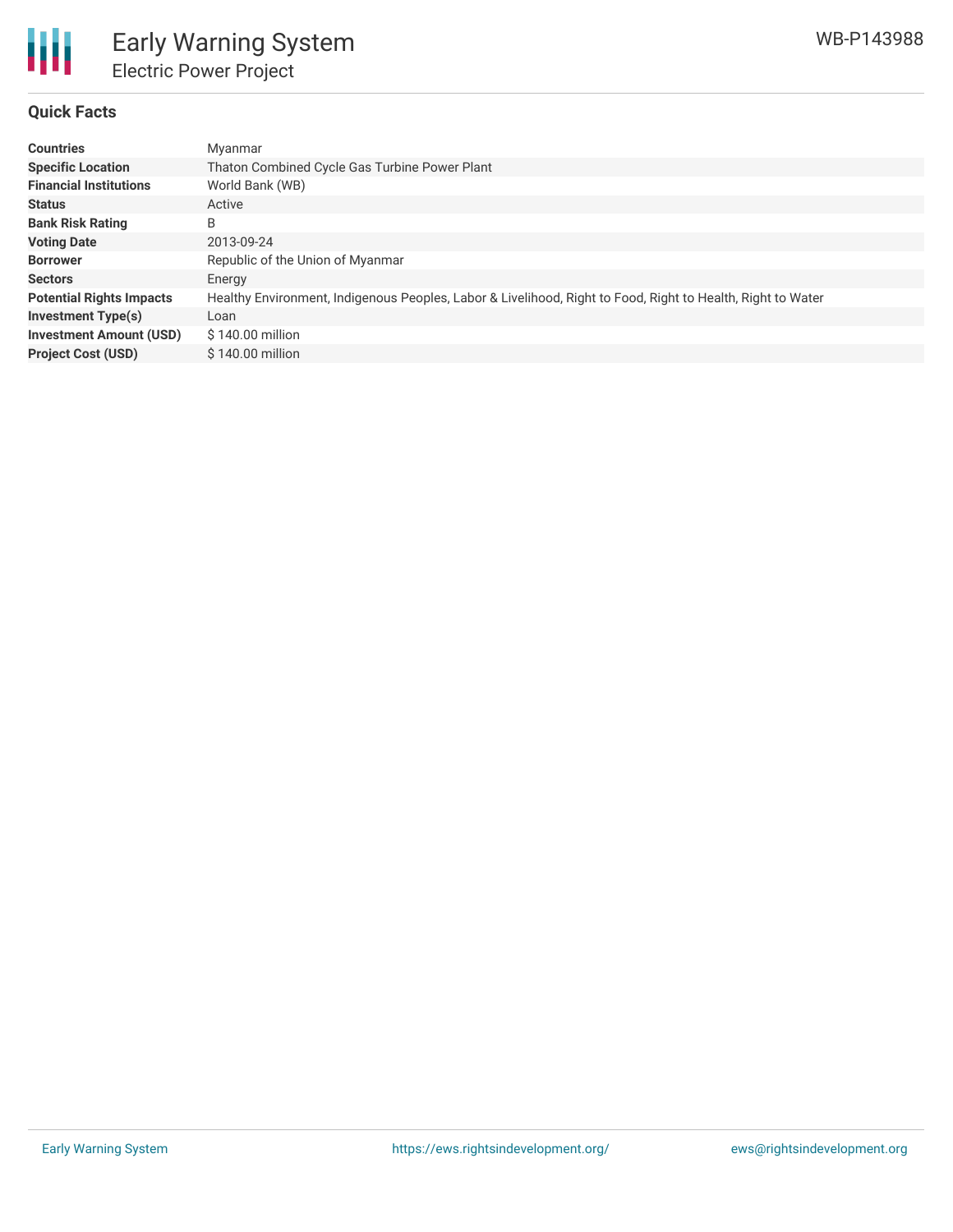

# **Project Description**

The purpose of this project is to "increase capacity and efficiency of gas-fired power generation and to strengthen the institutional capacity of the Ministry of Electric Power and the Myanmar Electric Power Enterprise." The project consists of two components. The first and main component involves expanding the existing Thaton gas turbine station into a new Combined Cycle Gas Turbine (CCGT) power plant. This will modernize the station's technology. The second component consists of providing technical assistance and advisory services to the Ministry of Electric Power (MOEP) and the Myanmar Electric Power Enterprise (MEPE). MEPE operates ten Gas Turbine stations, including the Thaton station in Mon State, "which was chosen as the best candidate for the expansion of generating capacity with [a] modern, high-efficiency, low-emissions Combined Cycle Gas Turbine plant."

This project is also linked to the World Bank-funded National Electrification Project (P152936). Bank documents state that implementation of the National Electrification Project will prioritize Thaton District and the villages near Thaton Power Station.

Location(s): The Thaton gas turbine is located in a rural area approximately 5km northeast of the town of Thaton. Thaton township is the administrative center for Thaton District in Mon State. The gas turbine is mostly surrounded by rubber plantations, although to its west is a tire factory. Bank documents indicate that the key affected communities are in three indigenous people's villages close to the project site – two villages, Than Ban and Kyar Pan, are about 1.5km from the project site. A third village, Nyaun Wyne, is about 2km from the project site.

Resources needed: Total area of the turbine site is 35 hectares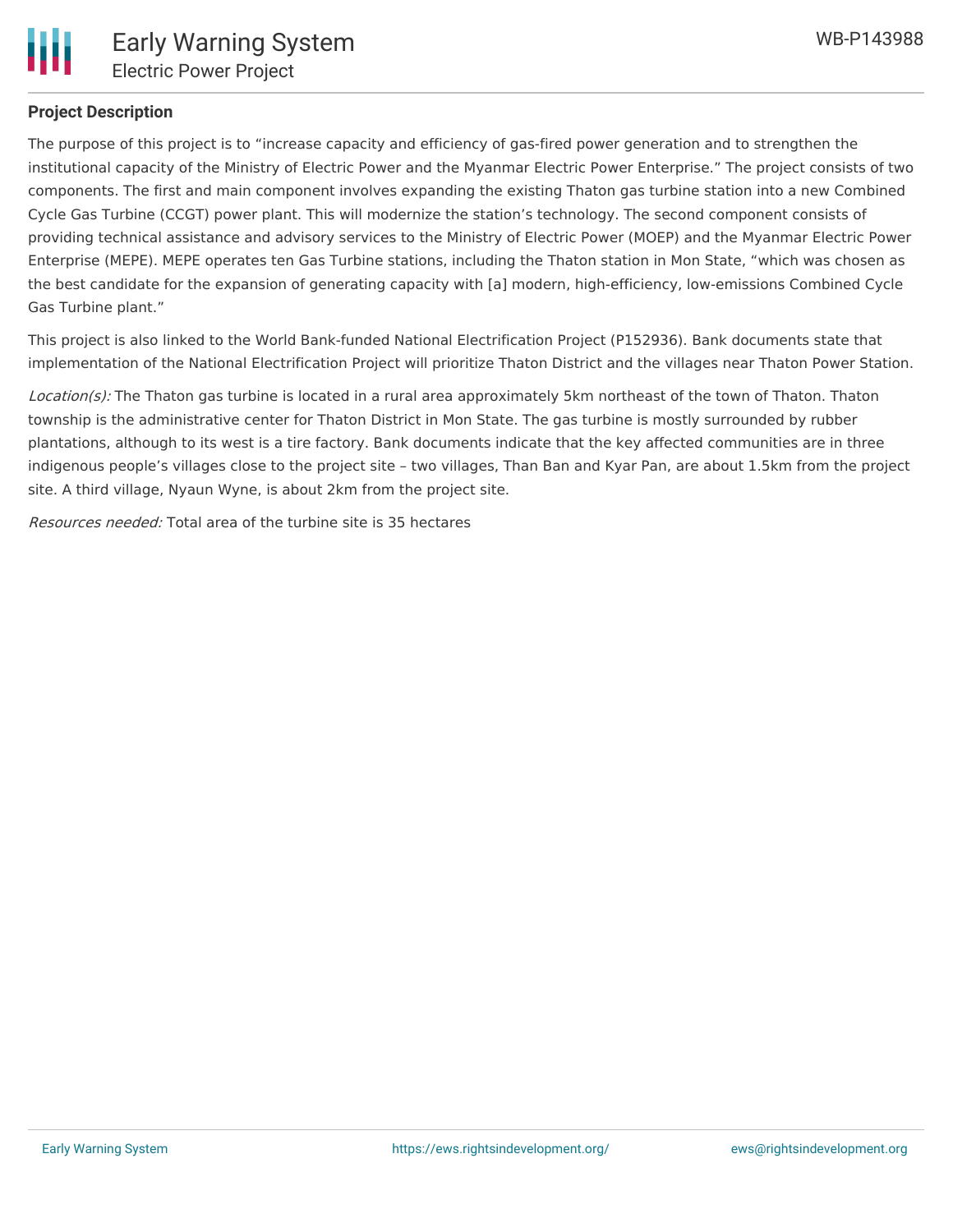## **Early Warning System Project Analysis**

### **Risk Assessment: Category B.**

The World Bank classifies proposed projects based on the type, location, sensitivity, and scale of the project and the nature and severity of its potential environmental impacts. Category B is assigned to a project only if "it has potential adverse impacts on human populations or environmentally sensitive areas."

### **APPLICABLE SOCIAL & ENVIRONMENTAL STANDARDS**

According to the World Bank documents, the project triggers the following safeguard policies:

#### **Environmental Assessment OP/BP 4.01**

triggered because potential environmental harm during construction includes emissions form construction equipment, airborne dust and noise, as well as small amounts of wastewater (washing water) and solid waste (inert construction waste). However, the site is already under industrial use so Bank documents state that existing roads and transmission lines will be used and limited vegetation will be removed. Environmental impacts due to operation of the plant includes air emissions, noise, wastewater, and waste generation. Bank documents note that the current institutional capacity in Myanmar to administer an environmental and social impact process is very limited. Similarly, Bank documents state that the operator of the Thaton GT plant, MEPE, similarly has extremely limited capacity for environmental management. According to the Bank, the lack of institutional capacity for environmental and social protection will be addressed through the technical assistance component under the project.

#### **Indigenous Peoples OP/BP 4.10**

triggered because indigenous peoples represent the majority (90 percent) of the potential beneficiaries and affected population in the project influence area. The Bank will provide technical assistance and support to the government to prepare and accelerate rural electrification in the three indigenous peoples villages in the Project's area of influence.

Additionally, Bank documents state that, due to lack of adequate national environmental standards, the World Bank Group Environmental Health and Safety General Guidelines and the World Bank Group Guidelines for Thermal Power Generation will apply to the project, and, where applicable, other international good standards such as relevant EU Directives, or US-EPA standards.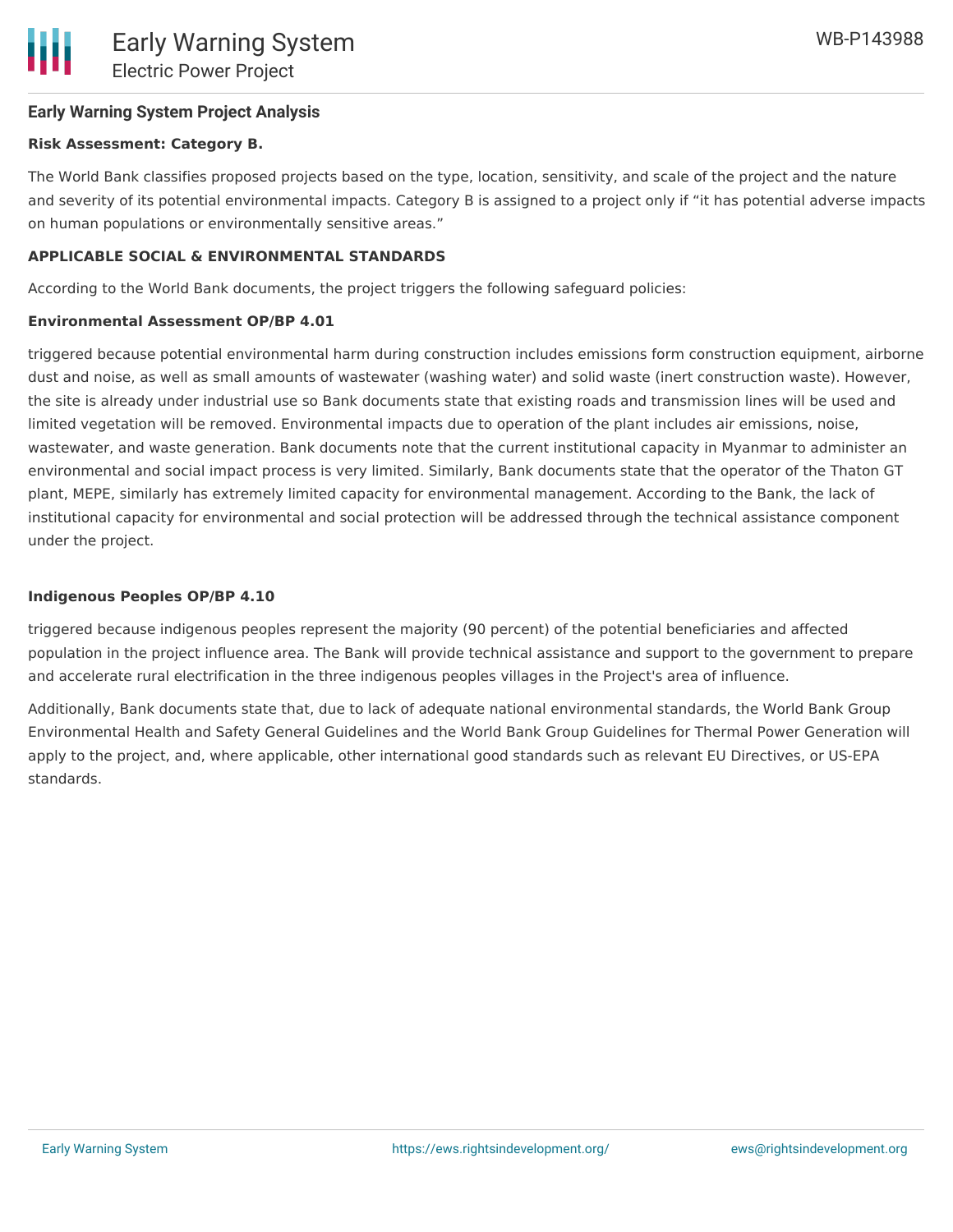## **People Affected By This Project**

## **OUR RISK ASSESSMENT**

Based on the World Bank documents, this project poses potential risks to the following human rights:

## **Rights of Indigenous Peoples**

Although Myanmar voted in favor of endorsing the UN Declaration on the Rights of Indigenous Peoples, which provides for free, prior, and informed consent prior to land acquisition, resettlement, and project development, Myanmar has yet to enshrine the right of individuals to participate in decision making regarding projects that affect them in its national laws. According to an assessment report published by the Danish Institute for Human rights, Myanmar Centre for Responsible Business, and the Institute for Human Rights and Business, "Myanmar is one of the most culturally diverse countries in the region, and ethnicity is a complex, contested and politically sensitive issue where ethnic groups have long believed that the Government manipulates ethnic categories for political purposes." The report notes that "the recognition of certain groups living in Myanmar as 'indigenous peoples' is unclear in law and may be contested in practice."

The World Bank states that 90 percent of communities affected by the project are indigenous peoples. According to the Social Assessment, the closest habitation is about 500m from the site perimeter fence and there are three villages surrounding the project site. The majority of inhabitants in the villages near the project site are "Ethnic Minorities." Two of these villages, Than Ban and Kyar Pan, are about 1.5km from the project site. A third village, Nyaun Wyne, is about 2km from the project site. In addition, 120 staff households are located near the power plant. Bank documents indicate that "Broad community support (BCS) based on a process of free, prior and informed consultation," rather than free, prior and informed consent, has been documented, including in the Social Assessment. An Indigenous People Plan was not prepared because indigenous populations make up a majority of the affected population. Instead, Bank documents state that "relevant elements of the policy have been directly integrated into project design."

### **Right to Food**

According to the Bank, the land use in Mon State, including the Thaton area, is mostly rice cultivation, as well as rubber plantations and orchards. Bank documents state that 35 percent of residents in the three villages rely on farming/planting for income. Therefore, the project could impact the right to food, to the extent that it may reduce the land's productivity. Additionally, Bank documents mention that waste and pollution from the project might affect productive land and other livelihood resources.

### **Right to Livelihood**

Bank documents state "the results from consultations with the FGD participants affirmed that there will be no displacement of households associated with land acquisition, no loss of business establishments, productive assets, cultural heritage or livelihood." However, in consultations, some have expressed concerns that waste and pollution may impact agricultural land and livelihood resources, thereby posing potential adverse impacts on livelihoods.

#### **Right to Health**

The proposed gas turbine may result in pollution and other waste products. Bank documents state that "chemical treatment of the water takes place at the gas turbine site to reduce lime concentrations (most treatment occurring in the dry season). Three kind of chemicals are used in treatment of water: Hydrochloric acid (HCl) used for alkylation, Caustic Soda (NaOH, used for neutralizing agents, and Trisodium phosphate (Na3PO4), used as a water softener." Additionally, Bank documents state that at the current site there is currently no plan for handling of solid waste. These issues could potentially be harmful to the health of local populations and workers if the waste is not properly disposed.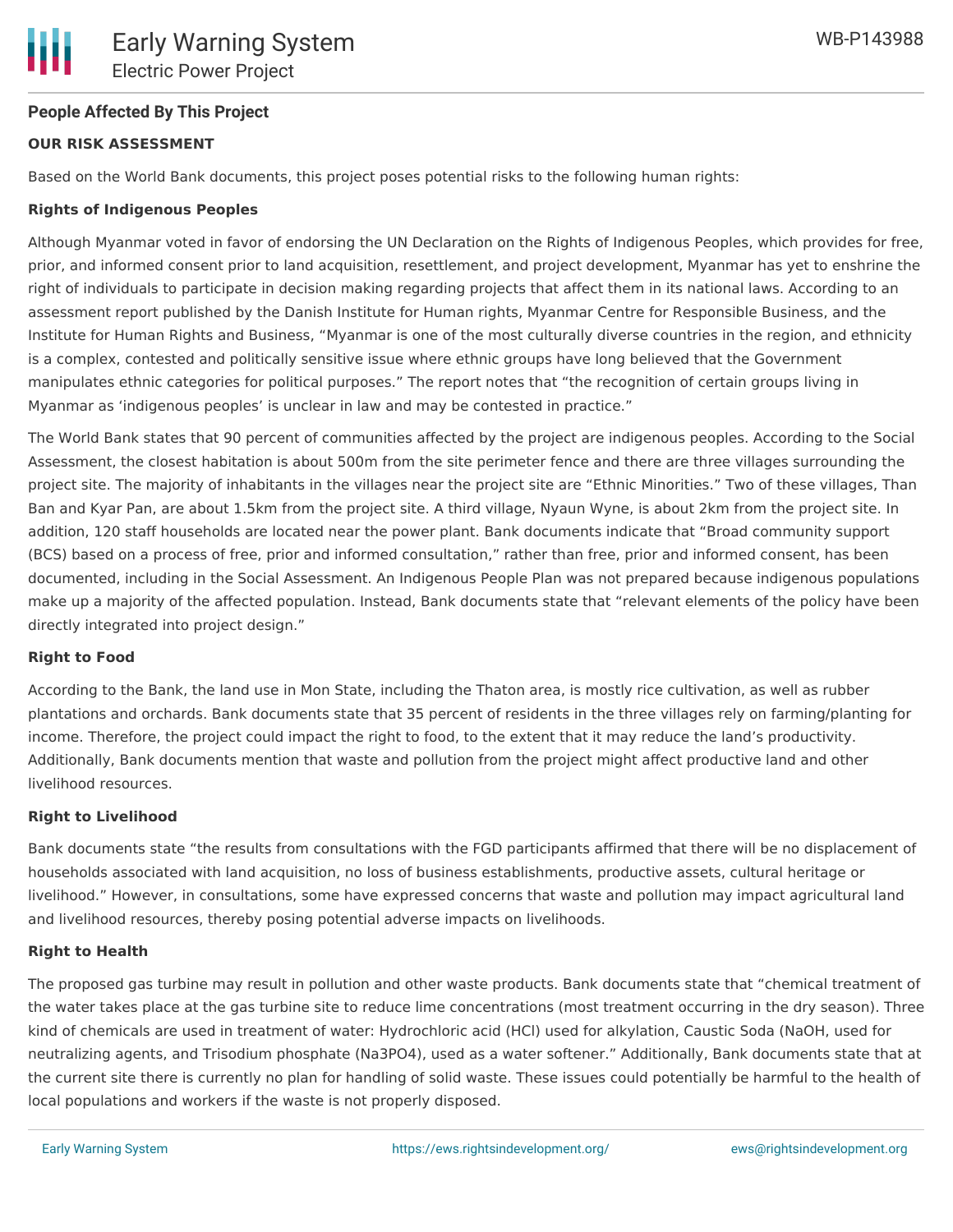

## **Investment Description**

World Bank (WB)

Bank financing: World Bank Borrower: Republic of the Union of Myanmar Amount of bank loan or investment: \$140 USD million Total project cost: \$140 USD million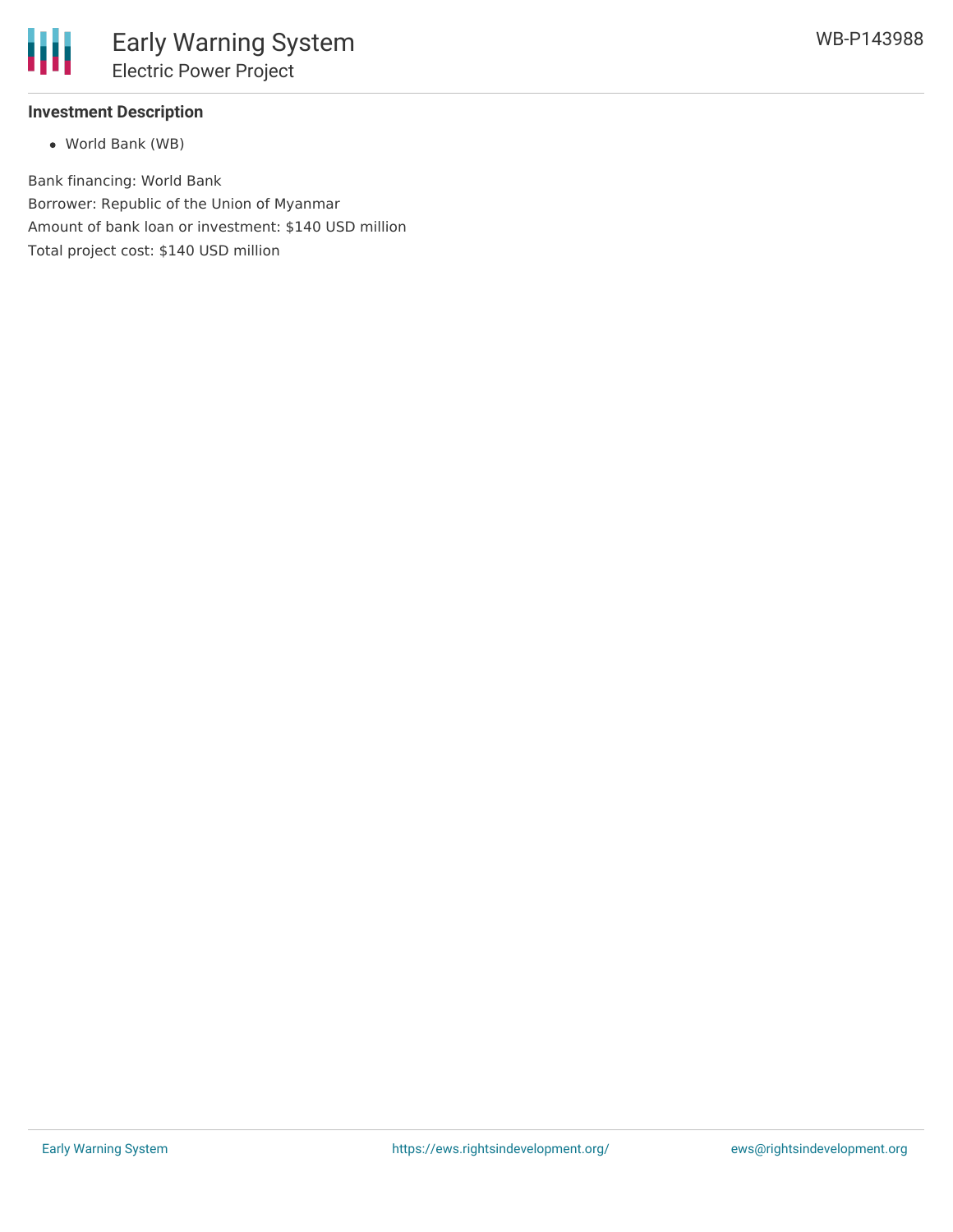

### **Contact Information**

Aung Than Oo Deputy Minister, Ministry of Electric Power Tel: 95-67-410-206 Email: moepdmin@mepe.gov.mm

#### **CONSULTATIONS**

There were consultations in three villages near the proposed Combined Cycle Gas Turbine power plant in March 2013. Additionally, there was a workshop on May 20, 2013, which was attended by 50 people, including civil society and local stakeholders. A national meeting took place in Yangon on May 2013. The Executive Summary of the Environmental and Social Assessment was disclosed in local language to the NGOs and local communities in the Project area in July 2013 and published on Myanmar Electric Power Enterprise website on July 9, 2013.

#### **PROJECT-LEVEL GRIEVANCE MECHANISMS**

Bank documents state: "A culturally appropriate grievance redress mechanism will be established in consultation with potentially affected IPs to address grievances by the affected Indigenous Peoples' communities and to ensure that any project related complaints are promptly addressed. . . A first instance of dispute handling where IPs are represented will be set up with the aim of settling any disputes amicably." Also, "if necessary, the project will establish a committee which will include IP representatives and project management."

#### **ACCOUNTABILITY MECHANISM OF WORLD BANK**

The World Bank Inspection Panel is the independent complaint mechanism and fact-finding body for people who believe they are likely to be, or have been, adversely affected by a World Bank-financed project. If you submit a complaint to the Inspection Panel, they may investigate to assess whether the World Bank is following its own policies and procedures for preventing harm to people or the environment. You can contact the Inspection Panel or submit a complaint by emailing ipanel@worldbank.org. You can learn more about the Inspection Panel and how to file a complaint at: http://ewebapps.worldbank.org/apps/ip/Pages/Home.aspx.